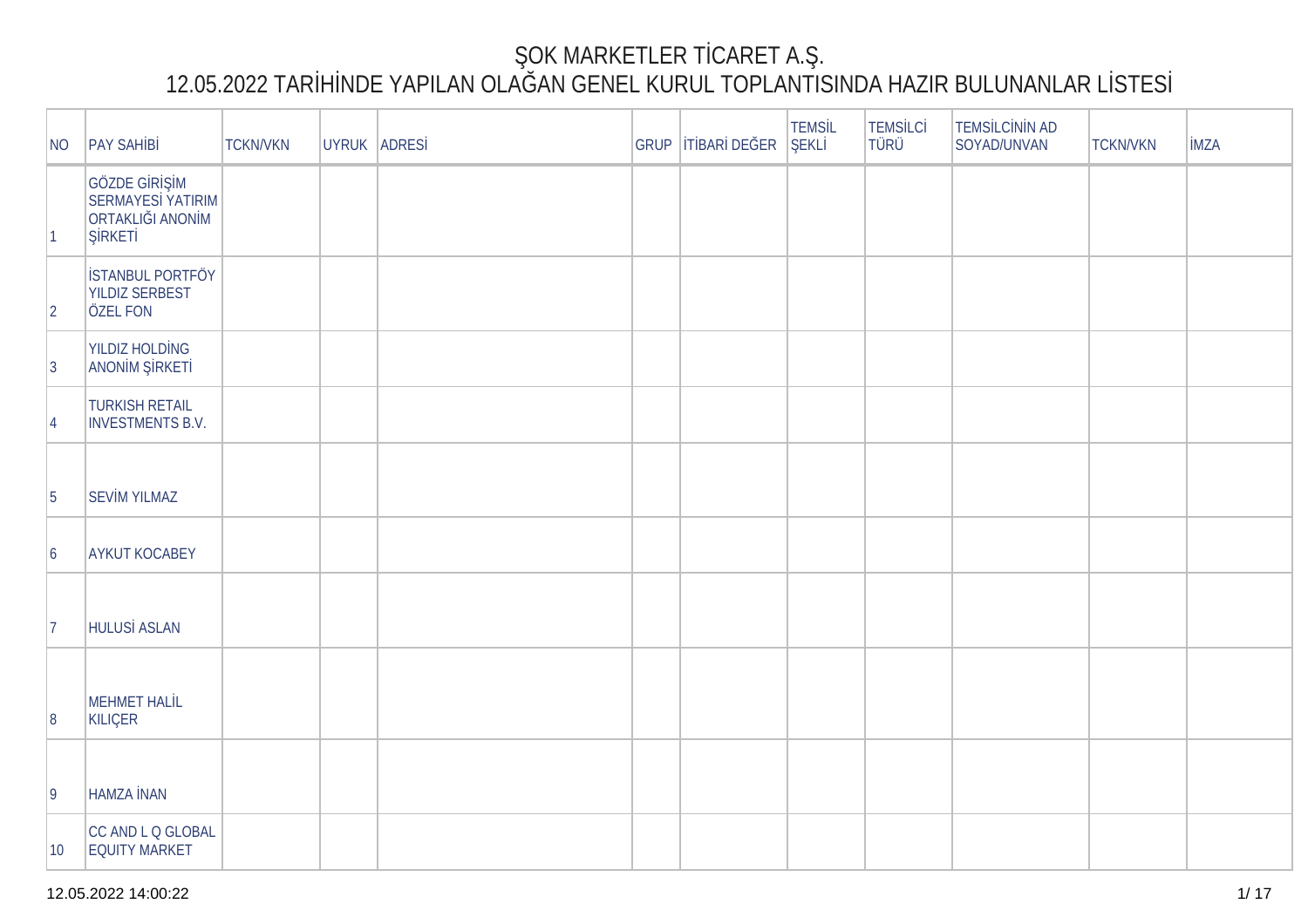| NO           | <b>PAY SAH B</b>                                                                                | <b>TCKN/VKN</b> | UYRUK ADRES | GRUP | T BAR DE ER | <b>TEMSL</b><br>EKL | <b>TEMS LC</b><br>TÜRÜ | <b>TEMS LC N N AD</b><br>SOYAD/UNVAN | <b>TCKN/VKN</b> | <b>MZA</b> |
|--------------|-------------------------------------------------------------------------------------------------|-----------------|-------------|------|-------------|---------------------|------------------------|--------------------------------------|-----------------|------------|
| $ 10\rangle$ | NEUTRAL MASTER<br><b>FUND LTD.</b>                                                              |                 |             |      |             |                     |                        |                                      |                 |            |
| $ 11\rangle$ | <b>COMMONWEALTH</b><br>OF PENNSYLVANIA<br><b>STATE EMPLOYEES</b><br><b>RETIREMENT</b><br>SYSTEM |                 |             |      |             |                     |                        |                                      |                 |            |
| $ 12\rangle$ | <b>UPS GROUP TRUST</b>                                                                          |                 |             |      |             |                     |                        |                                      |                 |            |
| $ 13\rangle$ | <b>VANGUARD FTSE</b><br>ALL WORLD EX US<br><b>SMALL CAPINDEX</b><br>FUND                        |                 |             |      |             |                     |                        |                                      |                 |            |
| 14           | <b>ACADIAN EMERGING</b><br>MARKETS MICRO-<br><b>CAP EQUITY</b><br>MASTER FUND                   |                 |             |      |             |                     |                        |                                      |                 |            |
| 15           | <b>ACADIAN ACWI EX</b><br>US SMALL-CAP<br><b>FUND LLC</b>                                       |                 |             |      |             |                     |                        |                                      |                 |            |
| 16           | CC AND L Q MARKET<br>NEUTRAL FUND II                                                            |                 |             |      |             |                     |                        |                                      |                 |            |
| 17           | <b>GEORGIA TECH</b><br><b>FOUNDATION INC</b>                                                    |                 |             |      |             |                     |                        |                                      |                 |            |
| 18           | <b>EMERGING</b><br>MARKETS EQUITY<br>FUND                                                       |                 |             |      |             |                     |                        |                                      |                 |            |
| $ 19\rangle$ | CF DV ACWI EX-U.S.                                                                              |                 |             |      |             |                     |                        |                                      |                 |            |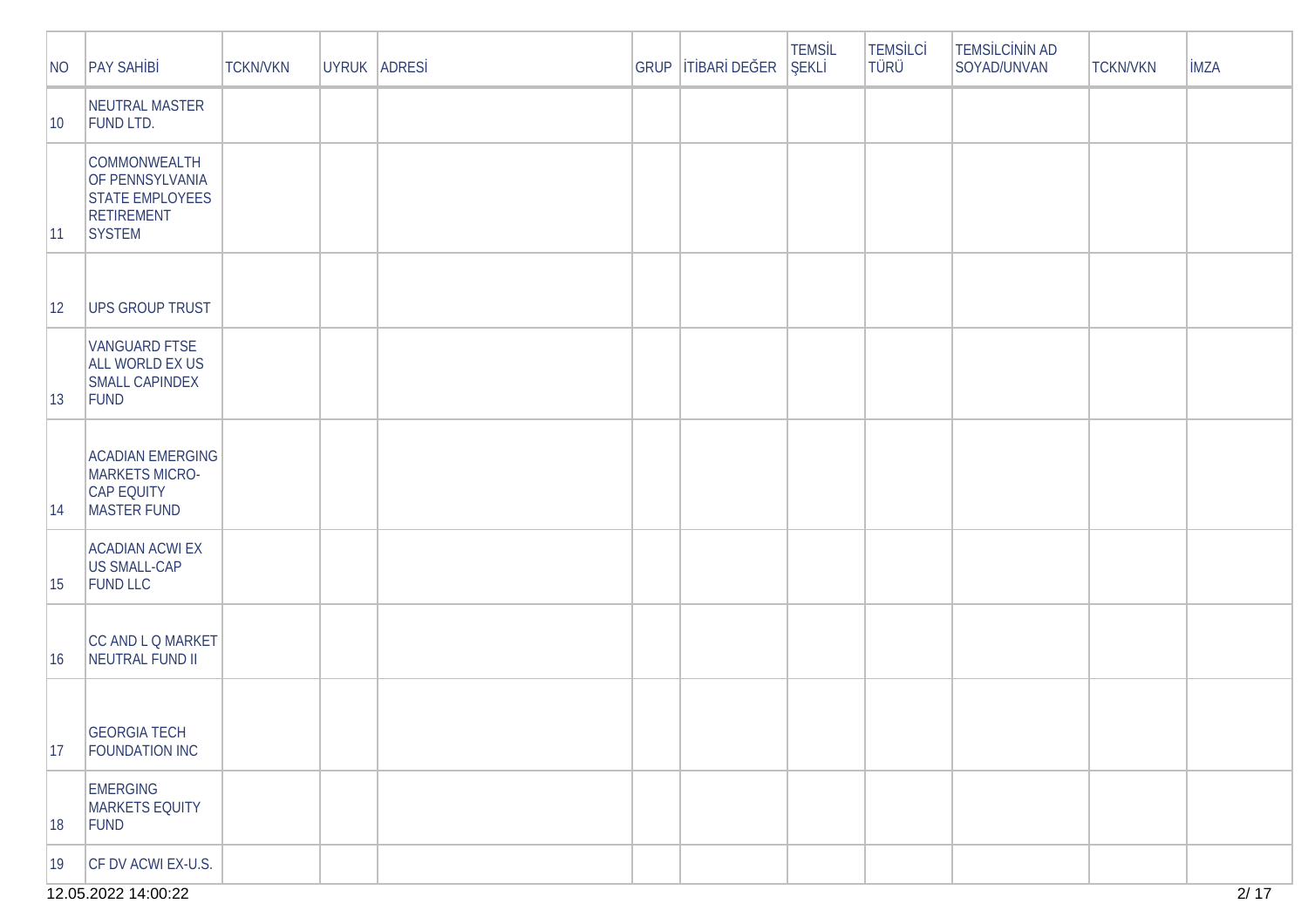| NO           | <b>PAY SAH B</b>                                                                                                    | <b>TCKN/VKN</b> | UYRUK ADRES | GRUP | T BAR DE ER | <b>TEMSL</b><br><b>EKL</b> | <b>TEMSLC</b><br>TÜRÜ | <b>TEMS LC N N AD</b><br>SOYAD/UNVAN | <b>TCKN/VKN</b> | <b>MZA</b> |
|--------------|---------------------------------------------------------------------------------------------------------------------|-----------------|-------------|------|-------------|----------------------------|-----------------------|--------------------------------------|-----------------|------------|
| $ 19\rangle$ | <b>IMI FUND</b>                                                                                                     |                 |             |      |             |                            |                       |                                      |                 |            |
| 20           | <b>PUBLIC EMPLOYEES</b><br><b>RETIREMENT</b><br><b>SYSTEM OF OHIO</b>                                               |                 |             |      |             |                            |                       |                                      |                 |            |
| 21           | <b>ADVANCED SERIES</b><br><b>TRUST - AST</b><br><b>BLACKROCK</b><br><b>GLOBAL</b><br><b>STRATEGIES</b><br>PORTFOLIO |                 |             |      |             |                            |                       |                                      |                 |            |
| 22           | <b>ACADIAN EMERGING</b><br><b>MARKETS SMALL</b><br>CAP EQUITY FUND<br><b>LLC</b>                                    |                 |             |      |             |                            |                       |                                      |                 |            |
| 23           | <b>EATON VANCE</b><br>TRUST COM. PAR.<br>STRUC.EMER.MARK.<br><b>CORE EQUITY FUND</b>                                |                 |             |      |             |                            |                       |                                      |                 |            |
| 24           | <b>EATON VAN TR</b><br>COMP COM TR<br><b>FUND-PARAM STRU</b><br>EM MAR EQ COM TR<br>FU                              |                 |             |      |             |                            |                       |                                      |                 |            |
| 25           | VOYA MULTI-<br><b>MANAGER</b><br><b>EMERGING</b><br><b>MARKETS EQUITY</b><br>FUND                                   |                 |             |      |             |                            |                       |                                      |                 |            |
| 26           | COX ENTERPRISES<br><b>INCMASTER TRUST</b>                                                                           |                 |             |      |             |                            |                       |                                      |                 |            |
| 27           | <b>ACADIAN ALL</b><br>COUNTRY WORLD                                                                                 |                 |             |      |             |                            |                       |                                      |                 |            |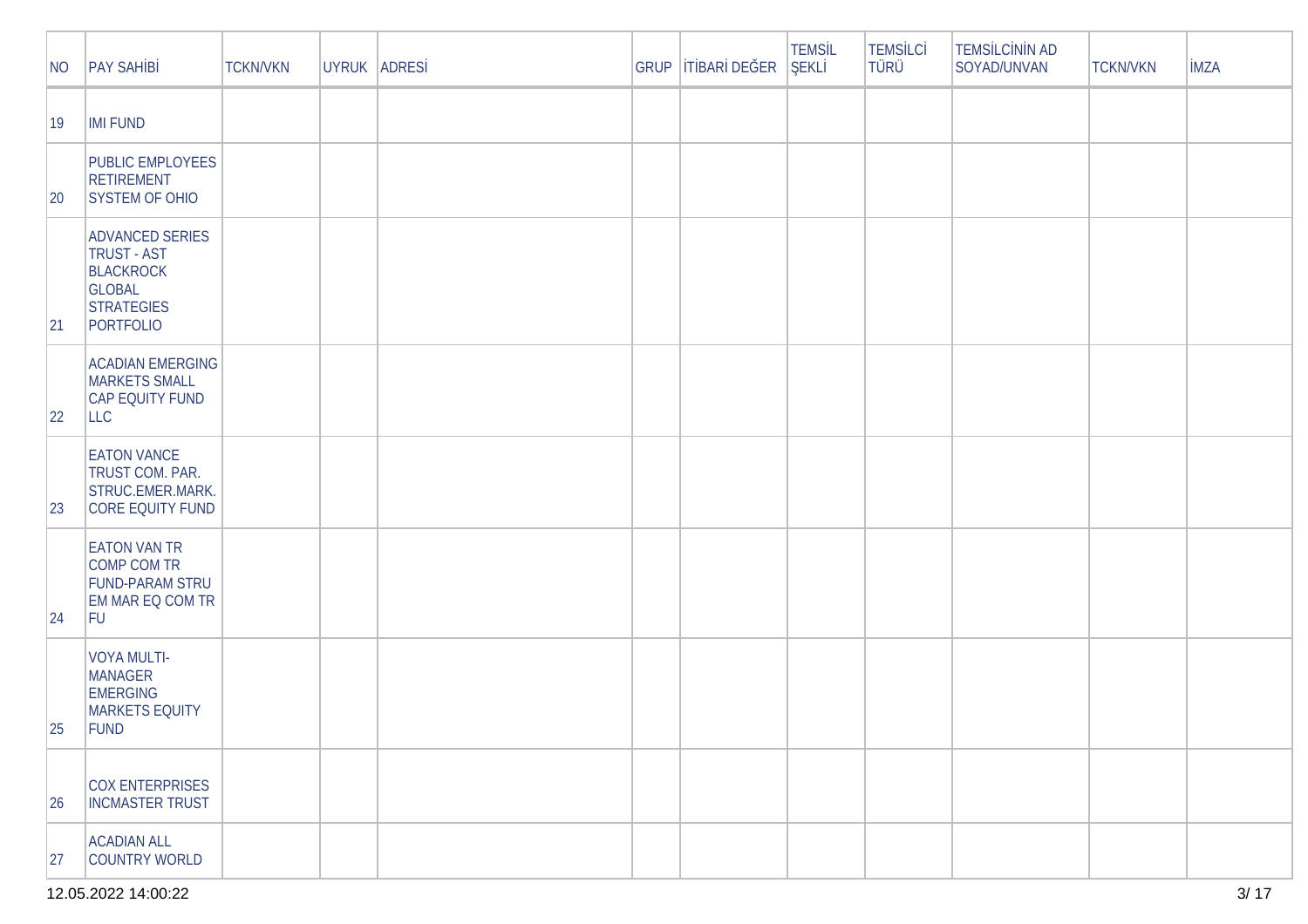| NO           | <b>PAY SAH B</b>                                                                                       | <b>TCKN/VKN</b> | UYRUK ADRES | GRUP | TBAR DE ER | <b>TEMSL</b><br><b>EKL</b> | <b>TEMSLC</b><br><b>TÜRÜ</b> | TEMS LC N N AD<br>SOYAD/UNVAN | <b>TCKN/VKN</b> | <b>MZA</b> |
|--------------|--------------------------------------------------------------------------------------------------------|-----------------|-------------|------|------------|----------------------------|------------------------------|-------------------------------|-----------------|------------|
| 27           | <b>EX US FUND</b>                                                                                      |                 |             |      |            |                            |                              |                               |                 |            |
| 28           | THE BOARD OF<br><b>REGENTS OF THE</b><br>UNIV OF TEXAS<br><b>SYSTEM</b>                                |                 |             |      |            |                            |                              |                               |                 |            |
| 29           | BLACKROCK<br><b>GLOBAL FUNDS</b>                                                                       |                 |             |      |            |                            |                              |                               |                 |            |
| $ 30\rangle$ | <b>WILSHIRE MUTUAL</b><br><b>FUNDS INC.-</b><br><b>WILSHIRE</b><br>INTERNATIONAL<br><b>EQUITY FUND</b> |                 |             |      |            |                            |                              |                               |                 |            |
| 31           | <b>SCHRODER GAIA</b><br><b>HELIX</b>                                                                   |                 |             |      |            |                            |                              |                               |                 |            |
| 32           | <b>CATHOLIC</b><br><b>RESPONSIBLE</b><br><b>INVESTMENTS</b><br>INTERNATIONAL<br><b>SMALL-CAP FUND</b>  |                 |             |      |            |                            |                              |                               |                 |            |
| $ 33\rangle$ | <b>MELLON BANK N.A.</b><br><b>EMPLOYEE BENE</b><br>COLLINVEST FUND<br>PLAN                             |                 |             |      |            |                            |                              |                               |                 |            |
| 34           | <b>FLORIDA</b><br><b>RETIREMENT</b><br><b>SYSTEM</b>                                                   |                 |             |      |            |                            |                              |                               |                 |            |
| 35           | <b>VIRGINIA</b><br><b>RETIREMENT</b><br><b>SYSTEM</b>                                                  |                 |             |      |            |                            |                              |                               |                 |            |
| 36           | <b>GOLDMAN SACHS</b>                                                                                   |                 |             |      |            |                            |                              |                               |                 |            |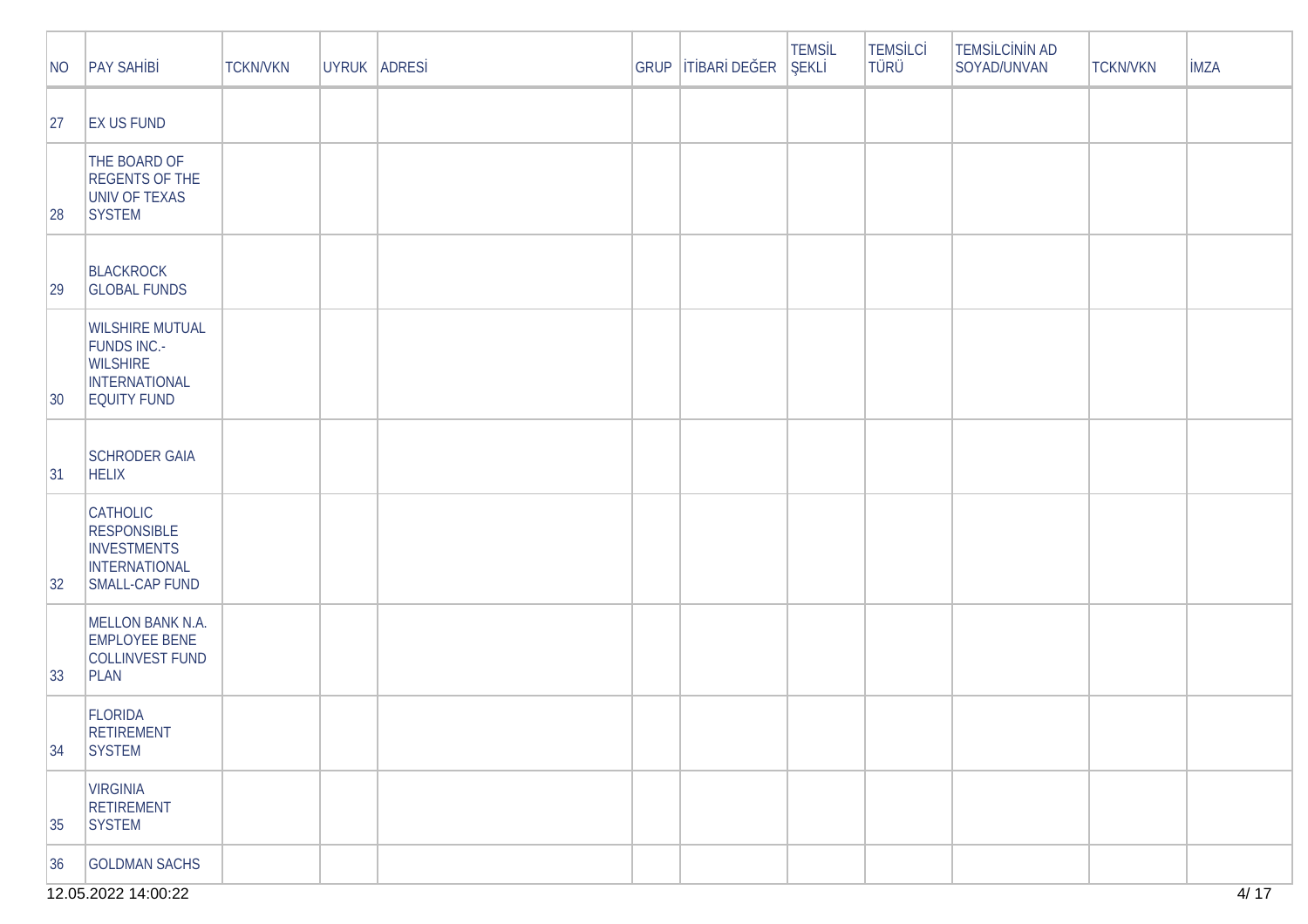| NO           | <b>PAY SAH B</b>                                                                                                  | <b>TCKN/VKN</b> | UYRUK ADRES |  | GRUP   T BAR DE ER | <b>TEMSL</b><br>EKL | <b>TEMSLC</b><br><b>TÜRÜ</b> | TEMS LC N N AD<br>SOYAD/UNVAN | <b>TCKN/VKN</b> | <b>MZA</b> |
|--------------|-------------------------------------------------------------------------------------------------------------------|-----------------|-------------|--|--------------------|---------------------|------------------------------|-------------------------------|-----------------|------------|
| 36           | <b>ETF TRUST-</b><br><b>GOLDMAN SACHS</b><br><b>MARKETBETA</b><br><b>EMERGING</b><br>MARKETS EQUITY<br><b>ETF</b> |                 |             |  |                    |                     |                              |                               |                 |            |
| 37           | <b>PENSION</b><br><b>RESERVERS</b><br><b>INVESTMENT TRUST</b><br>FUND                                             |                 |             |  |                    |                     |                              |                               |                 |            |
| 38           | <b>EAST CAPITAL-EAST</b><br><b>CAPITAL BALKANS</b>                                                                |                 |             |  |                    |                     |                              |                               |                 |            |
| 39           | <b>BNP PARIBAS</b><br><b>FUNDS TURKEY</b><br><b>EQUITY</b>                                                        |                 |             |  |                    |                     |                              |                               |                 |            |
| $ 40\rangle$ | CONNOR CLARK<br><b>AND LUNN UCITS</b><br><b>ICAV</b>                                                              |                 |             |  |                    |                     |                              |                               |                 |            |
| 41           | <b>ISLAMIC</b><br><b>DEVELOPMENT</b><br><b>BANK</b>                                                               |                 |             |  |                    |                     |                              |                               |                 |            |
| 42           | <b>AMUNDI INDEX</b><br>SOLUTIONS                                                                                  |                 |             |  |                    |                     |                              |                               |                 |            |
| 43           | <b>ISHARES CORE</b><br>MSCI EMERGING<br><b>MARKETS ETF</b>                                                        |                 |             |  |                    |                     |                              |                               |                 |            |
| 44           | SCHRODER<br><b>INTERNATION</b><br>SELECTION FUND                                                                  |                 |             |  |                    |                     |                              |                               |                 |            |
| 45           | <b>VANECK EMERGING</b><br>MARKETS FUND                                                                            |                 |             |  |                    |                     |                              |                               |                 |            |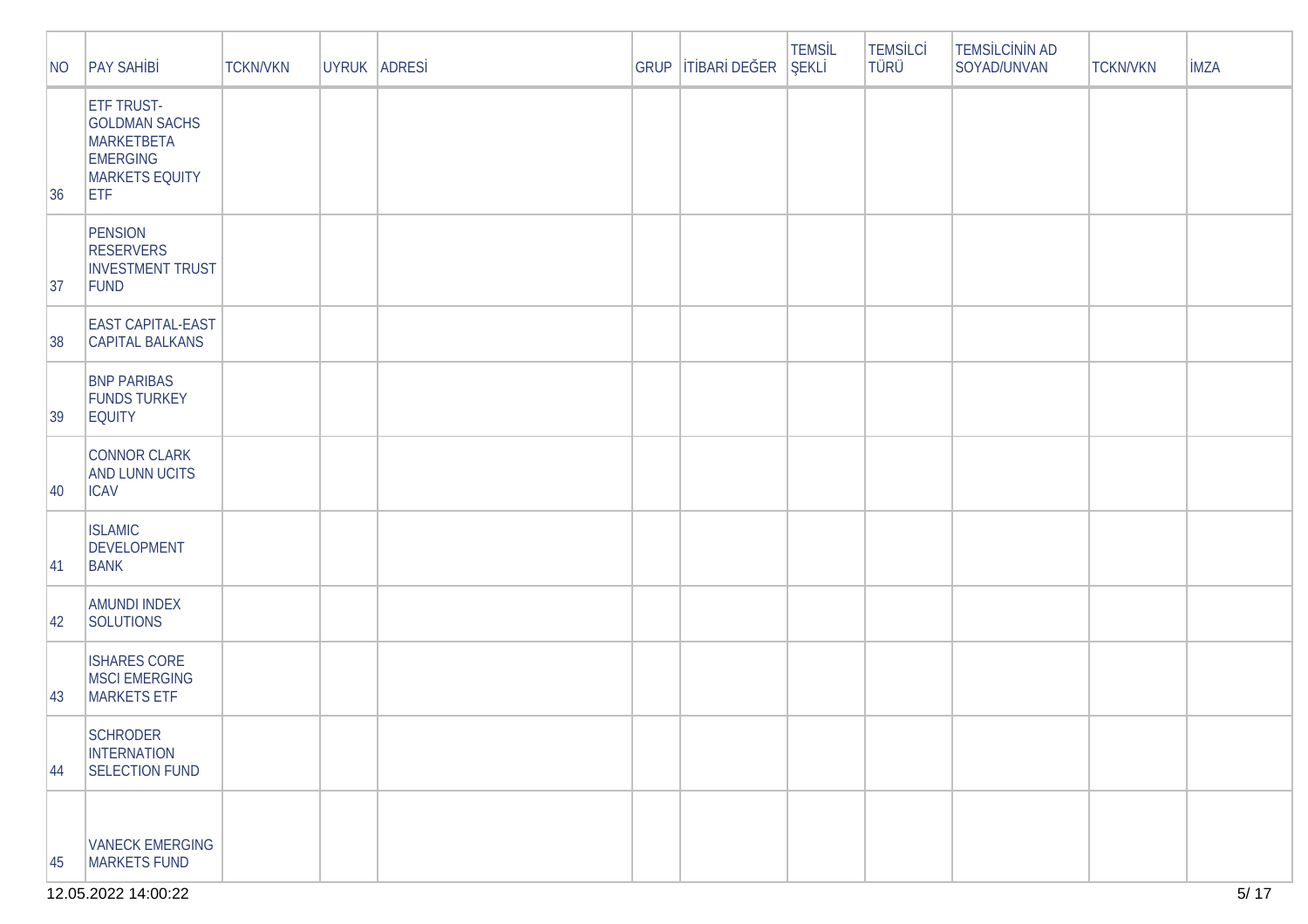12.05.2022 14:00:22

| NO               | <b>PAY SAH B</b>                                                                             | <b>TCKN/VKN</b> | UYRUK ADRES |  | GRUP   T BAR DE ER | <b>TEMSL</b><br>EKL | <b>TEMSLC</b><br><b>TÜRÜ</b> | <b>TEMS LC N N AD</b><br>SOYAD/UNVAN | <b>TCKN/VKN</b> | <b>MZA</b> |
|------------------|----------------------------------------------------------------------------------------------|-----------------|-------------|--|--------------------|---------------------|------------------------------|--------------------------------------|-----------------|------------|
| 46               | <b>BUREAU OF LABOR</b><br><b>FUNDS-LABOR</b><br><b>RETIREMENT FUND</b>                       |                 |             |  |                    |                     |                              |                                      |                 |            |
| 47               | <b>FLEXSHARES</b><br>MORNINGSTAR<br><b>EMERGING</b><br>MARKETSFACTOR<br><b>TILT INDEX FU</b> |                 |             |  |                    |                     |                              |                                      |                 |            |
| 48               | <b>EUROPEAN BANK</b><br>FOR<br><b>RECONSRTRUCTION</b><br>AND DEVELOPMENT                     |                 |             |  |                    |                     |                              |                                      |                 |            |
| 49               | <b>ISHARES PUBLIC</b><br><b>LIMITED COMPANY</b>                                              |                 |             |  |                    |                     |                              |                                      |                 |            |
| 50               | <b>BLACKROCK</b><br><b>STRATEGIC FUNDS</b>                                                   |                 |             |  |                    |                     |                              |                                      |                 |            |
| 51               | <b>LEGAL AND</b><br><b>GENERAL</b><br><b>ASSURANCE</b><br><b>PENSION</b><br>MANAGEMENT       |                 |             |  |                    |                     |                              |                                      |                 |            |
| 52               | <b>DELA DEPOSITARY</b><br><b>AND ASSET</b><br>MANAGEMENT B.V                                 |                 |             |  |                    |                     |                              |                                      |                 |            |
| 53               | <b>VANECK EMERGING</b><br><b>MARKETS</b><br>PORTFOLIO                                        |                 |             |  |                    |                     |                              |                                      |                 |            |
| $\vert 54 \vert$ | <b>ISHARES EMERGING</b><br><b>MARKETS IMI</b><br><b>EQUITY INDEX FUND</b>                    |                 |             |  |                    |                     |                              |                                      |                 |            |
| 55               | <b>TEMPLETON</b><br>STRATEGICEMERGI                                                          |                 |             |  |                    |                     |                              |                                      |                 |            |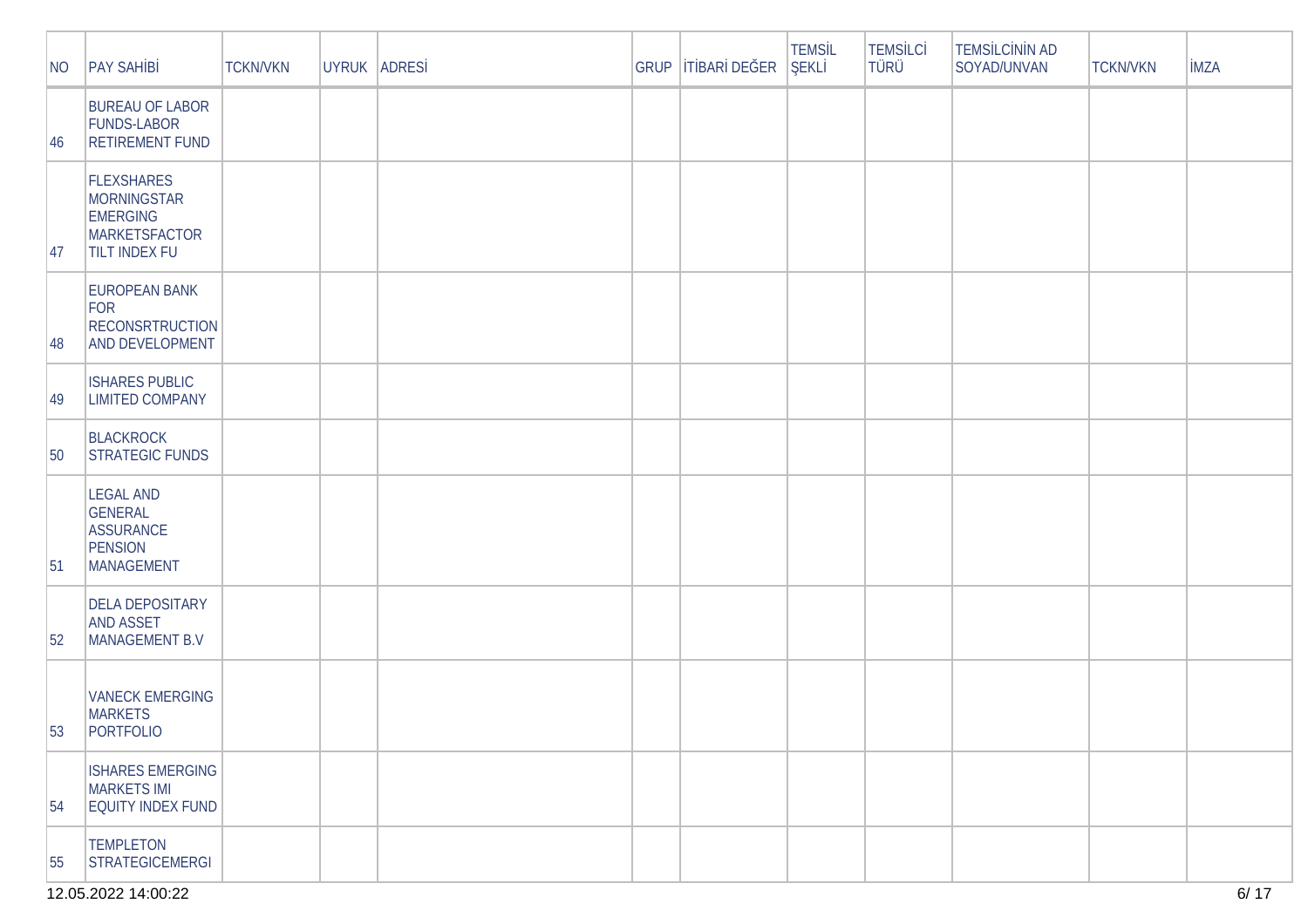| NO           | <b>PAY SAH B</b>                                                                                                                                                          | <b>TCKN/VKN</b> | UYRUK ADRES | GRUP | TBAR DE ER | <b>TEMSL</b><br>EKL | <b>TEMS LC</b><br>TÜRÜ | <b>TEMS LC N N AD</b><br>SOYAD/UNVAN | <b>TCKN/VKN</b> | <b>MZA</b> |
|--------------|---------------------------------------------------------------------------------------------------------------------------------------------------------------------------|-----------------|-------------|------|------------|---------------------|------------------------|--------------------------------------|-----------------|------------|
| 55           | NG MARKETS FUND<br><b>IV LDC</b>                                                                                                                                          |                 |             |      |            |                     |                        |                                      |                 |            |
| 56           | LAZARD/WILMINGTO<br>N COLLECTIVE<br><b>TRUST</b>                                                                                                                          |                 |             |      |            |                     |                        |                                      |                 |            |
| 57           | <b>WELLINGTON TRUST</b><br><b>COMPANY</b><br><b>NATIONAL</b><br><b>ASSOCIATION</b><br>MULTIPLE COMMON<br><b>TRUST FUNDS</b><br><b>TRUST EMERGING</b><br><b>MARKETS SM</b> |                 |             |      |            |                     |                        |                                      |                 |            |
| 58           | <b>VANECK ICAV</b>                                                                                                                                                        |                 |             |      |            |                     |                        |                                      |                 |            |
| 59           | <b>DWS INVESTMENT</b><br>S.A. FOR ARERO-<br><b>DER WELTFONDS-</b><br>NACHHALTIG                                                                                           |                 |             |      |            |                     |                        |                                      |                 |            |
| $ 60\rangle$ | <b>SPDR S AND P</b><br><b>EMERGIN G</b><br><b>MARKETS ETF</b>                                                                                                             |                 |             |      |            |                     |                        |                                      |                 |            |
| 61           | VANGUARD<br><b>INVESTMENTS</b><br><b>FUNDS ICVC-</b><br><b>VANGUARD FTSE</b><br><b>GLOBAL ALL CAP</b><br><b>INDEX FUND</b>                                                |                 |             |      |            |                     |                        |                                      |                 |            |
| 62           | INTERNATIONAL<br>MONETARY FUND                                                                                                                                            |                 |             |      |            |                     |                        |                                      |                 |            |
| 63           | VANGUARD<br>FIDUCIARY TRUST                                                                                                                                               |                 |             |      |            |                     |                        |                                      |                 |            |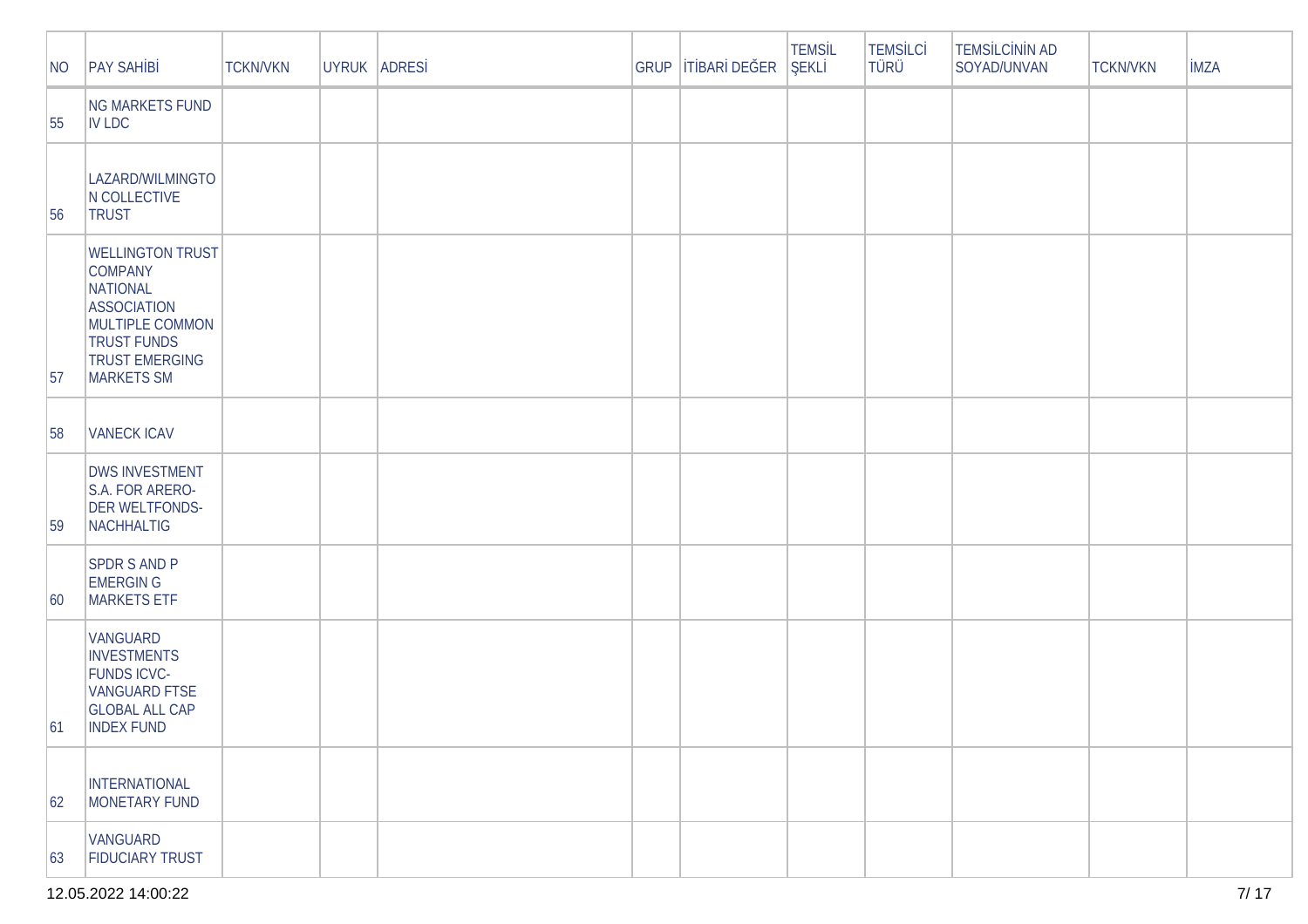| NO | <b>PAY SAH B</b>                                                                                                     | <b>TCKN/VKN</b> | UYRUK ADRES | GRUP | T BAR DE ER | <b>TEMSL</b><br>EKL | <b>TEMS LC</b><br><b>TÜRÜ</b> | <b>TEMS LC N N AD</b><br>SOYAD/UNVAN | <b>TCKN/VKN</b> | <b>MZA</b> |
|----|----------------------------------------------------------------------------------------------------------------------|-----------------|-------------|------|-------------|---------------------|-------------------------------|--------------------------------------|-----------------|------------|
| 63 | <b>COMPANY</b><br><b>INSTITUTIONAL</b><br><b>TOTAL</b><br>INTERNATIONAL<br><b>STOCK MARKET</b><br><b>INDEX TRUST</b> |                 |             |      |             |                     |                               |                                      |                 |            |
| 64 | PARAMETRIC<br>TMEMC FUND LP.                                                                                         |                 |             |      |             |                     |                               |                                      |                 |            |
| 65 | <b>AMUNDI FUNDS</b>                                                                                                  |                 |             |      |             |                     |                               |                                      |                 |            |
| 66 | AMERICAN<br><b>CENTURY WORLD</b><br>MUTUAL FUNDS<br>INC.-EMERGING<br><b>MARKETS SMALL</b><br>CAP FUN                 |                 |             |      |             |                     |                               |                                      |                 |            |
| 67 | <b>PRUDENTIAL TRUST</b><br><b>COMPANY</b><br>COLLECTIVE TRUST                                                        |                 |             |      |             |                     |                               |                                      |                 |            |
| 68 | <b>SUNSUPER</b><br>SUPERANNUATION<br>FUND                                                                            |                 |             |      |             |                     |                               |                                      |                 |            |
| 69 | <b>COLLEGE</b><br><b>RET REMENT</b><br>EQU T ES FUND                                                                 |                 |             |      |             |                     |                               |                                      |                 |            |
| 70 | AMERICAN<br><b>CENTURY ETF</b><br><b>TRUST-AVANTIS</b><br><b>EMERGING</b><br>MARKETS EQUITY<br>FUND                  |                 |             |      |             |                     |                               |                                      |                 |            |
| 71 | <b>BUMA UNIVERSAL</b>                                                                                                |                 |             |      |             |                     |                               |                                      |                 |            |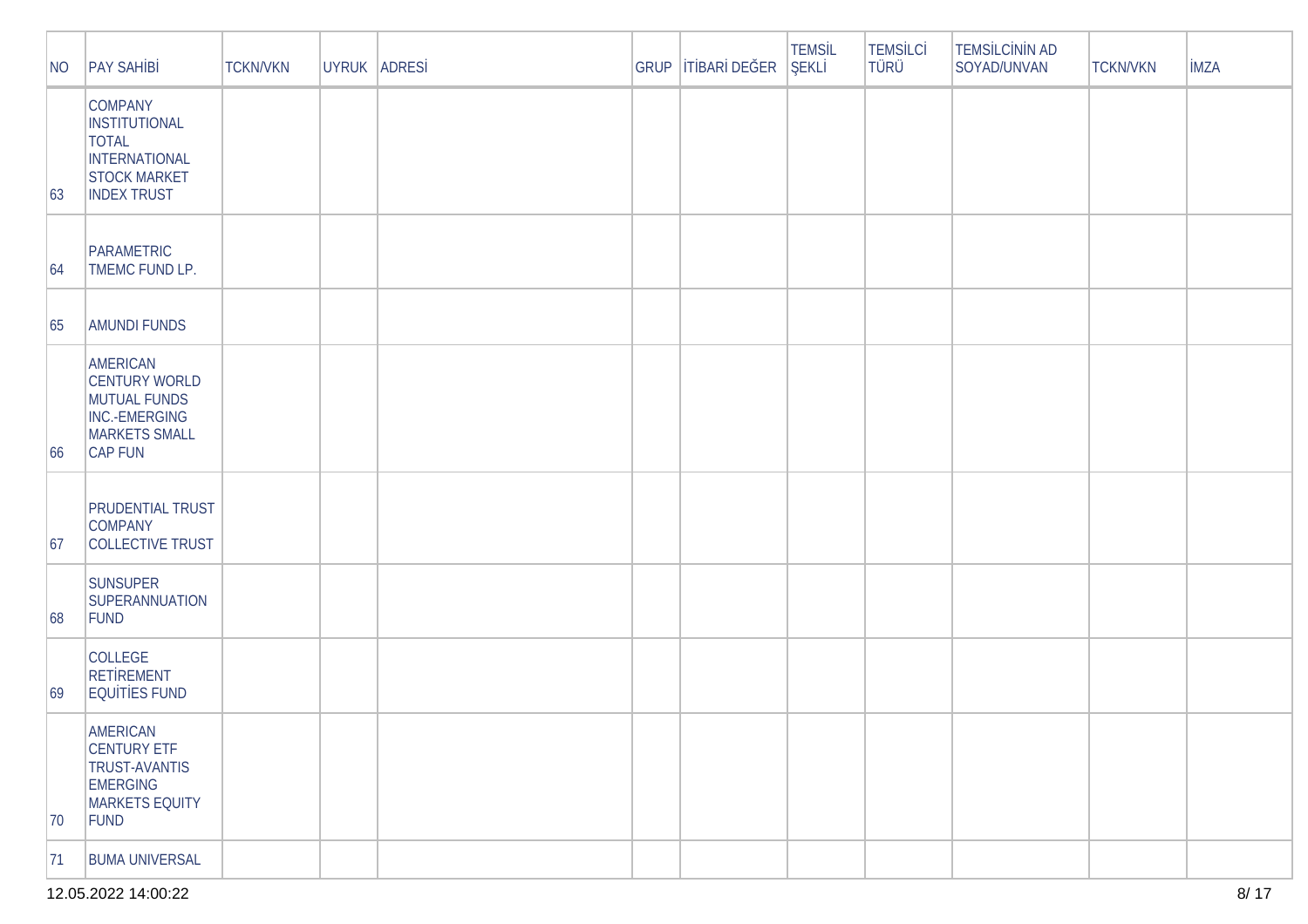| NO | <b>PAY SAH B</b>                                                                                                                                                            | <b>TCKN/VKN</b> | UYRUK ADRES | GRUP | T BAR DE ER | <b>TEMSL</b><br>EKL | <b>TEMSLC</b><br><b>TÜRÜ</b> | <b>TEMS LC N N AD</b><br>SOYAD/UNVAN | <b>TCKN/VKN</b> | <b>MZA</b> |
|----|-----------------------------------------------------------------------------------------------------------------------------------------------------------------------------|-----------------|-------------|------|-------------|---------------------|------------------------------|--------------------------------------|-----------------|------------|
| 71 | <b>FONDS1</b>                                                                                                                                                               |                 |             |      |             |                     |                              |                                      |                 |            |
| 72 | CC AND L Q US<br><b>EQUITY EXTENSION</b><br>FUND                                                                                                                            |                 |             |      |             |                     |                              |                                      |                 |            |
| 73 | ONTARIO PUBLIC<br><b>SERVICES EMPLOYE</b><br><b>UNION PENS PL TR F</b>                                                                                                      |                 |             |      |             |                     |                              |                                      |                 |            |
| 74 | THE COLARADO<br><b>PUBLIC EMPLOYEES</b>                                                                                                                                     |                 |             |      |             |                     |                              |                                      |                 |            |
| 75 | <b>VANGUARD TOTAL</b><br><b>WORLDSTOCK</b><br><b>INDEX FUND</b>                                                                                                             |                 |             |      |             |                     |                              |                                      |                 |            |
| 76 | <b>VANGUARD</b><br><b>FIDUCIARY TRUST</b><br><b>COMPANY</b><br><b>INSTITUTIONAL</b><br><b>TOTAL</b><br><b>INTERNATIONAL</b><br><b>STOCK MARKET</b><br><b>INDEX TRUST II</b> |                 |             |      |             |                     |                              |                                      |                 |            |
| 77 | <b>ENTERGY</b><br><b>CORPORATIONRETI</b><br><b>REMENT PLANS</b><br><b>MASTER TRUST</b>                                                                                      |                 |             |      |             |                     |                              |                                      |                 |            |
| 78 | <b>FIDELITY SALEM</b><br>STREET TRUST:<br><b>FIDELITY ZERO</b><br>INTERNATIONAL<br><b>INDEX FUND</b>                                                                        |                 |             |      |             |                     |                              |                                      |                 |            |
| 79 | <b>LOS ANGELES</b><br><b>COUNTY</b>                                                                                                                                         |                 |             |      |             |                     |                              |                                      |                 |            |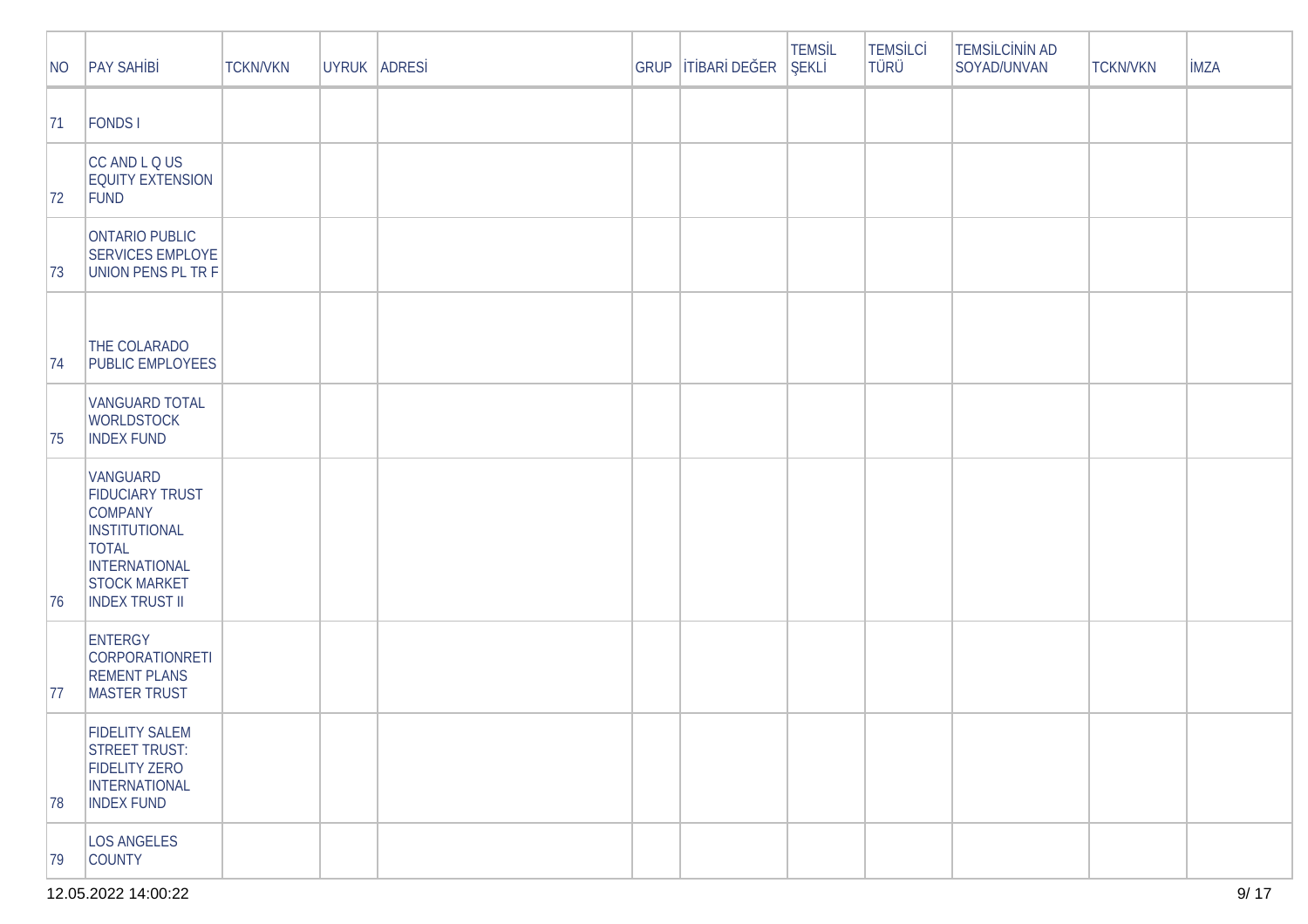| NO | <b>PAY SAH B</b>                                                                  | <b>TCKN/VKN</b> | UYRUK ADRES | GRUP | T BAR DE ER | <b>TEMSL</b><br><b>EKL</b> | <b>TEMSLC</b><br><b>TÜRÜ</b> | <b>TEMS LC N N AD</b><br>SOYAD/UNVAN | <b>TCKN/VKN</b> | <b>MZA</b> |
|----|-----------------------------------------------------------------------------------|-----------------|-------------|------|-------------|----------------------------|------------------------------|--------------------------------------|-----------------|------------|
| 79 | <b>EMPLOYEES</b><br><b>RETIREMENT</b><br><b>ASSOCIATIO</b>                        |                 |             |      |             |                            |                              |                                      |                 |            |
| 80 | <b>MISSOURI</b><br><b>EDUCATION</b><br><b>PENSION TRUST</b>                       |                 |             |      |             |                            |                              |                                      |                 |            |
| 81 | CC AND L Q GLOBAL<br>SMALL CAP EQUITY<br>FUND                                     |                 |             |      |             |                            |                              |                                      |                 |            |
| 82 | <b>TSW EMERGING</b><br>MARKETS FUND                                               |                 |             |      |             |                            |                              |                                      |                 |            |
| 83 | <b>ISHARES III PUBLIC</b><br><b>LIMITED COMPANY</b>                               |                 |             |      |             |                            |                              |                                      |                 |            |
| 84 | <b>CAPITAL</b><br>INTERNATIONAL<br><b>FUND SICAV</b>                              |                 |             |      |             |                            |                              |                                      |                 |            |
| 85 | CMLA GLOBAL LOW<br><b>VOLATILE EQUITIES</b><br>FUND                               |                 |             |      |             |                            |                              |                                      |                 |            |
| 86 | <b>JADWA</b><br>INTERNATIONAL<br><b>LISTED EQUITIES</b><br><b>SPC</b>             |                 |             |      |             |                            |                              |                                      |                 |            |
| 87 | <b>ISHARES MSCI</b><br><b>TURKEY</b><br><b>INVESTABLE</b><br>MARKET INDEX<br>FUND |                 |             |      |             |                            |                              |                                      |                 |            |
| 88 | <b>GLOBAL EX US</b><br><b>ALPHA TILTS FUND</b><br> B                              |                 |             |      |             |                            |                              |                                      |                 |            |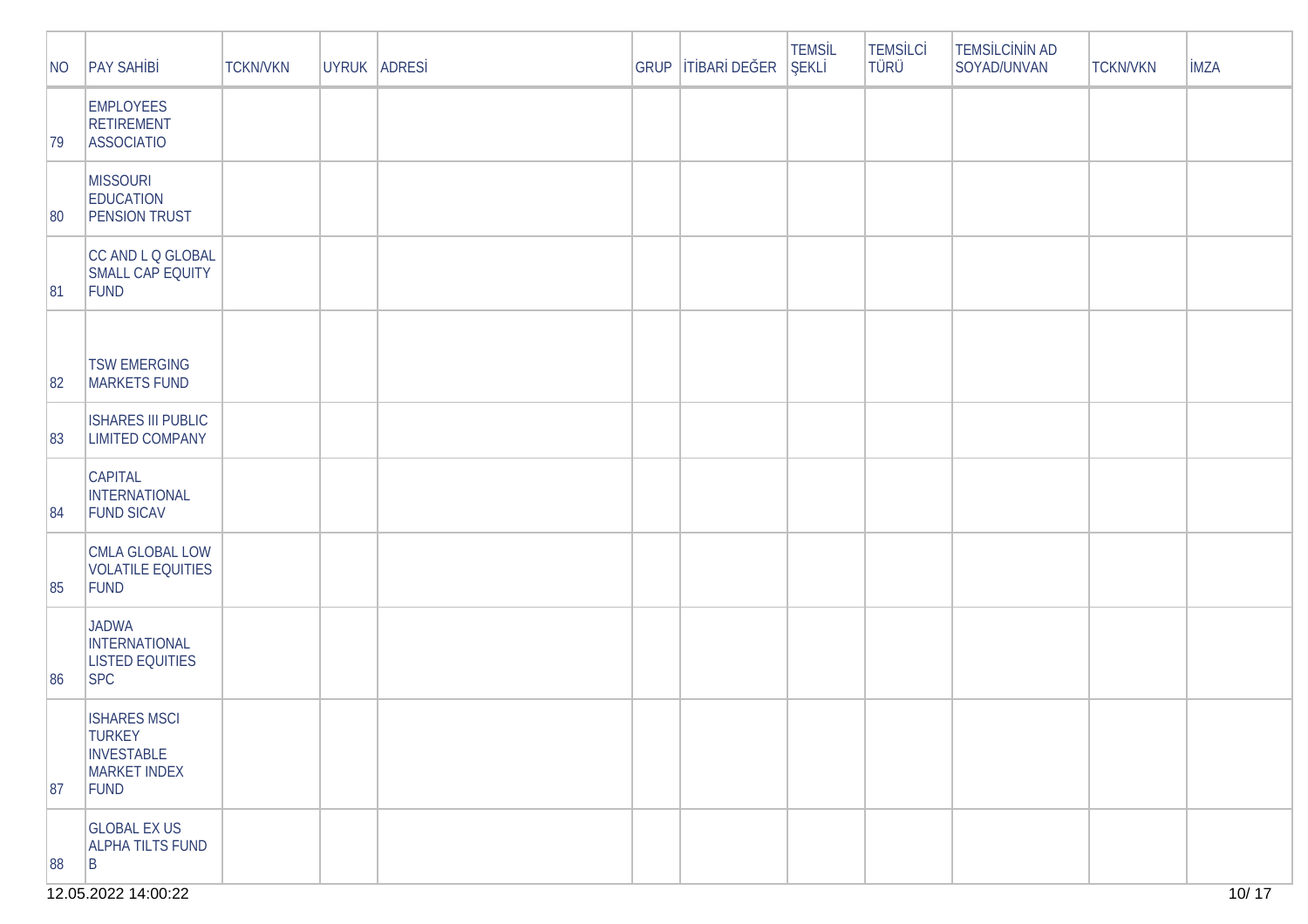| NO           | <b>PAY SAH B</b>                                                                                                  | <b>TCKN/VKN</b> | UYRUK ADRES | <b>GRUP</b> | T BAR DE ER | <b>TEMSL</b><br>EKL | <b>TEMSLC</b><br>TÜRÜ | TEMS LC N N AD<br>SOYAD/UNVAN | <b>TCKN/VKN</b> | <b>MZA</b> |
|--------------|-------------------------------------------------------------------------------------------------------------------|-----------------|-------------|-------------|-------------|---------------------|-----------------------|-------------------------------|-----------------|------------|
| 89           | <b>VARIABLE</b><br><b>INSURANCE</b><br><b>PRODUCTS FUND II-</b><br><b>INTERNATIONAL</b><br><b>INDEX PORTFOLIO</b> |                 |             |             |             |                     |                       |                               |                 |            |
| $ 90\rangle$ | <b>MASSACHUSETTS</b><br><b>STATECARPENTERS</b><br><b>PENSION FUND</b>                                             |                 |             |             |             |                     |                       |                               |                 |            |
| 91           | <b>INTERNATIONAL</b><br>MONETARY FUND                                                                             |                 |             |             |             |                     |                       |                               |                 |            |
| 92           | <b>EMERGING</b><br><b>MARKETS SMALL</b><br><b>CAPITALIZATION</b><br>EQUITY INDEX FUND<br>B                        |                 |             |             |             |                     |                       |                               |                 |            |
| 93           | <b>ISHARES IV PUBLIC</b><br><b>LIMITED COMPANY</b>                                                                |                 |             |             |             |                     |                       |                               |                 |            |
| 94           | <b>VANECK VIP</b><br><b>EMERGING</b><br><b>MARKETS FUND</b>                                                       |                 |             |             |             |                     |                       |                               |                 |            |
| 95           | <b>EMERGING</b><br><b>MARKETS SMALL</b><br>CAPITALIZ.EQU.INDE<br>X NON-LENDABLE<br>FUND                           |                 |             |             |             |                     |                       |                               |                 |            |
| 96           | <b>CUSTODY BANK OF</b><br>JAPAN LTD. RE<br><b>SMTB BNP PARIBAS</b><br><b>TURKEY EQUITY</b><br>MOTHER FUND         |                 |             |             |             |                     |                       |                               |                 |            |
| 97           | <b>WISDOMTREE</b><br>EMERGING                                                                                     |                 |             |             |             |                     |                       |                               |                 |            |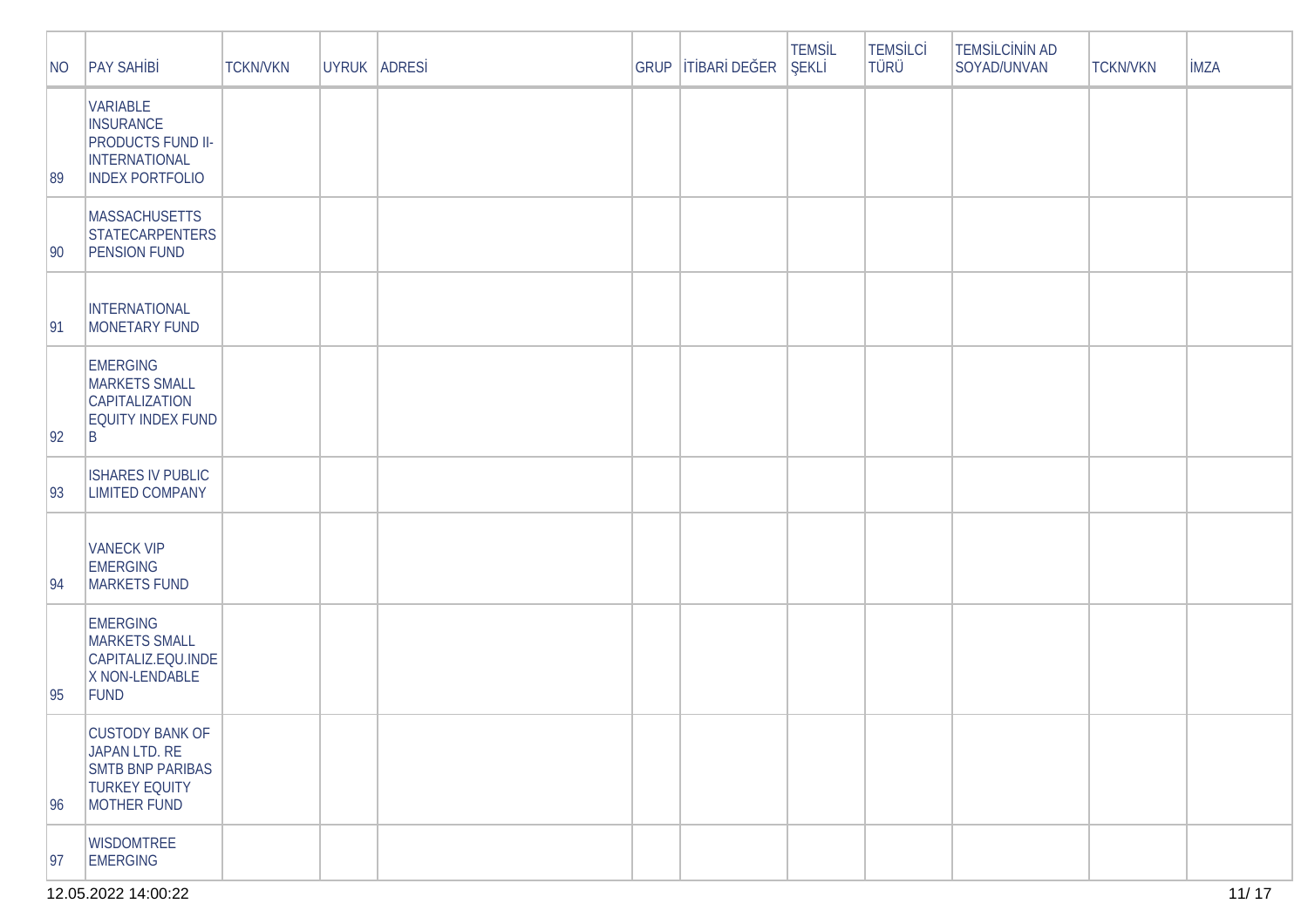| NO  | <b>PAY SAH B</b>                                                                                                      | <b>TCKN/VKN</b> | UYRUK ADRES | GRUP | TBAR DE ER | <b>TEMSL</b><br>EKL | <b>TEMS LC</b><br>TÜRÜ | <b>TEMS LC N N AD</b><br>SOYAD/UNVAN | <b>TCKN/VKN</b> | <b>MZA</b> |
|-----|-----------------------------------------------------------------------------------------------------------------------|-----------------|-------------|------|------------|---------------------|------------------------|--------------------------------------|-----------------|------------|
| 97  | <b>MARKETS</b><br><b>SMALLCAP</b><br><b>DIVIDEND FUND</b>                                                             |                 |             |      |            |                     |                        |                                      |                 |            |
| 98  | <b>ISHARES CORE</b><br><b>MSCI TOTAL</b><br>INTERNATIONAL<br><b>STOCK ETF</b>                                         |                 |             |      |            |                     |                        |                                      |                 |            |
| 99  | <b>EATON VANCE</b><br>INT.IRELAND F.PLC<br>EAT.VAN.INT.IRE.PA<br>RAM.EM.MAR.F                                         |                 |             |      |            |                     |                        |                                      |                 |            |
| 100 | <b>GLOBEFLEX</b><br><b>EMERGING</b><br><b>MARKETS SMALL</b><br>CAP LP.                                                |                 |             |      |            |                     |                        |                                      |                 |            |
| 101 | <b>STATE STREET MSCL</b><br><b>EMERGING</b><br><b>MARKETS SMALL</b><br>CAP INDEX NON-<br><b>LENDING COMMON</b><br> TR |                 |             |      |            |                     |                        |                                      |                 |            |
| 102 | <b>EMERGING</b><br><b>MARKETS EQUITY</b><br>FUND.                                                                     |                 |             |      |            |                     |                        |                                      |                 |            |
| 103 | LA FIRE AND POLICE<br><b>PENSION SYSTEM</b>                                                                           |                 |             |      |            |                     |                        |                                      |                 |            |
| 104 | ARCA<br>INVESTMENTS-<br><b>GLOBAL QUANT</b><br>LOW VOLATILITY<br><b>ROI III</b>                                       |                 |             |      |            |                     |                        |                                      |                 |            |
| 105 | <b>VANGUARD TOTAL</b>                                                                                                 |                 |             |      |            |                     |                        |                                      |                 |            |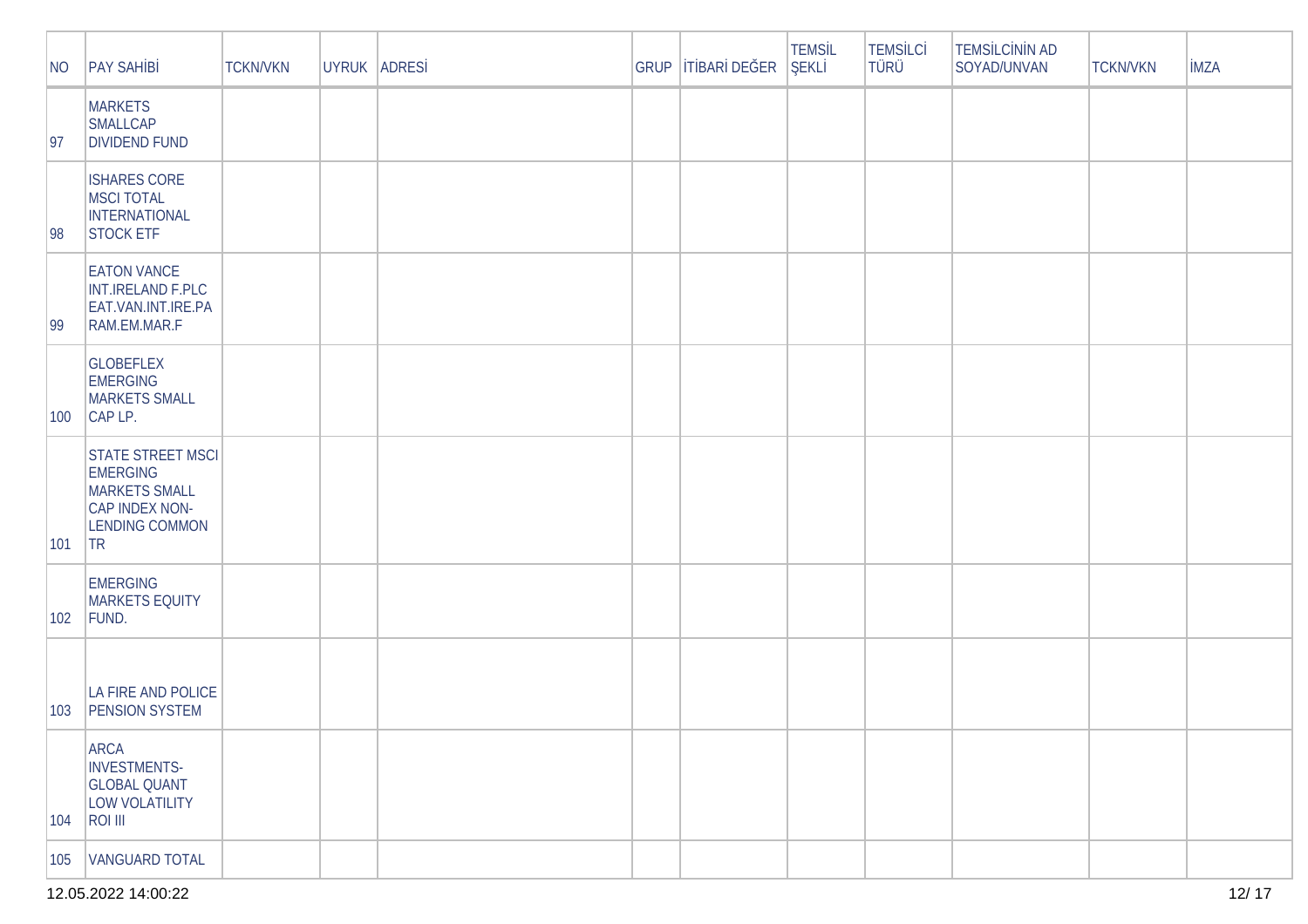| NO            | <b>PAY SAH B</b>                                                                                                                       | <b>TCKN/VKN</b> | UYRUK ADRES | <b>GRUP</b> | T BAR DE ER | <b>TEMSL</b><br>EKL | <b>TEMSLC</b><br>TÜRÜ | <b>TEMS LC N N AD</b><br>SOYAD/UNVAN | <b>TCKN/VKN</b> | <b>MZA</b> |
|---------------|----------------------------------------------------------------------------------------------------------------------------------------|-----------------|-------------|-------------|-------------|---------------------|-----------------------|--------------------------------------|-----------------|------------|
| 105           | INTERNATIONAL<br><b>STOCK INDEX FUND</b>                                                                                               |                 |             |             |             |                     |                       |                                      |                 |            |
| 106           | HANDELSBANKEN<br><b>EMERGING</b><br>MARKETS INDEX                                                                                      |                 |             |             |             |                     |                       |                                      |                 |            |
| $ 107\rangle$ | NTGI-QM COMMON<br>DAILYALL COU WOR<br><b>EX-US IN MA IN FU</b><br>LE.                                                                  |                 |             |             |             |                     |                       |                                      |                 |            |
| $ 108\rangle$ | <b>AMERICAN</b><br><b>CENTURY ETF</b><br><b>TRUST-AVANTIS</b><br><b>EMERGING</b><br><b>MARKETS EQUITY</b><br><b>ETF</b>                |                 |             |             |             |                     |                       |                                      |                 |            |
| $ 109\rangle$ | <b>AMERICAN</b><br><b>CENTURY ETF</b><br><b>TRUST-AVANTIS</b><br><b>RESPONSIBLE</b><br><b>EMERGING</b><br>MARKETS EQUITY<br><b>ETF</b> |                 |             |             |             |                     |                       |                                      |                 |            |
| $ 110\rangle$ | <b>BLACKROCK</b><br>INST.TRUSTCOMP.N.<br>A.INV.FUN.FO.EMPL<br>O.BENEFIT TRUSTS                                                         |                 |             |             |             |                     |                       |                                      |                 |            |
| 111           | <b>WATER AND POWER</b><br><b>EMPLOYEES</b><br><b>RETIREMENT PLAN</b>                                                                   |                 |             |             |             |                     |                       |                                      |                 |            |
|               | SMALL CAP WORLD<br>112 FUND INC                                                                                                        |                 |             |             |             |                     |                       |                                      |                 |            |
|               | 113   FORD MOTOR                                                                                                                       |                 |             |             |             |                     |                       |                                      |                 |            |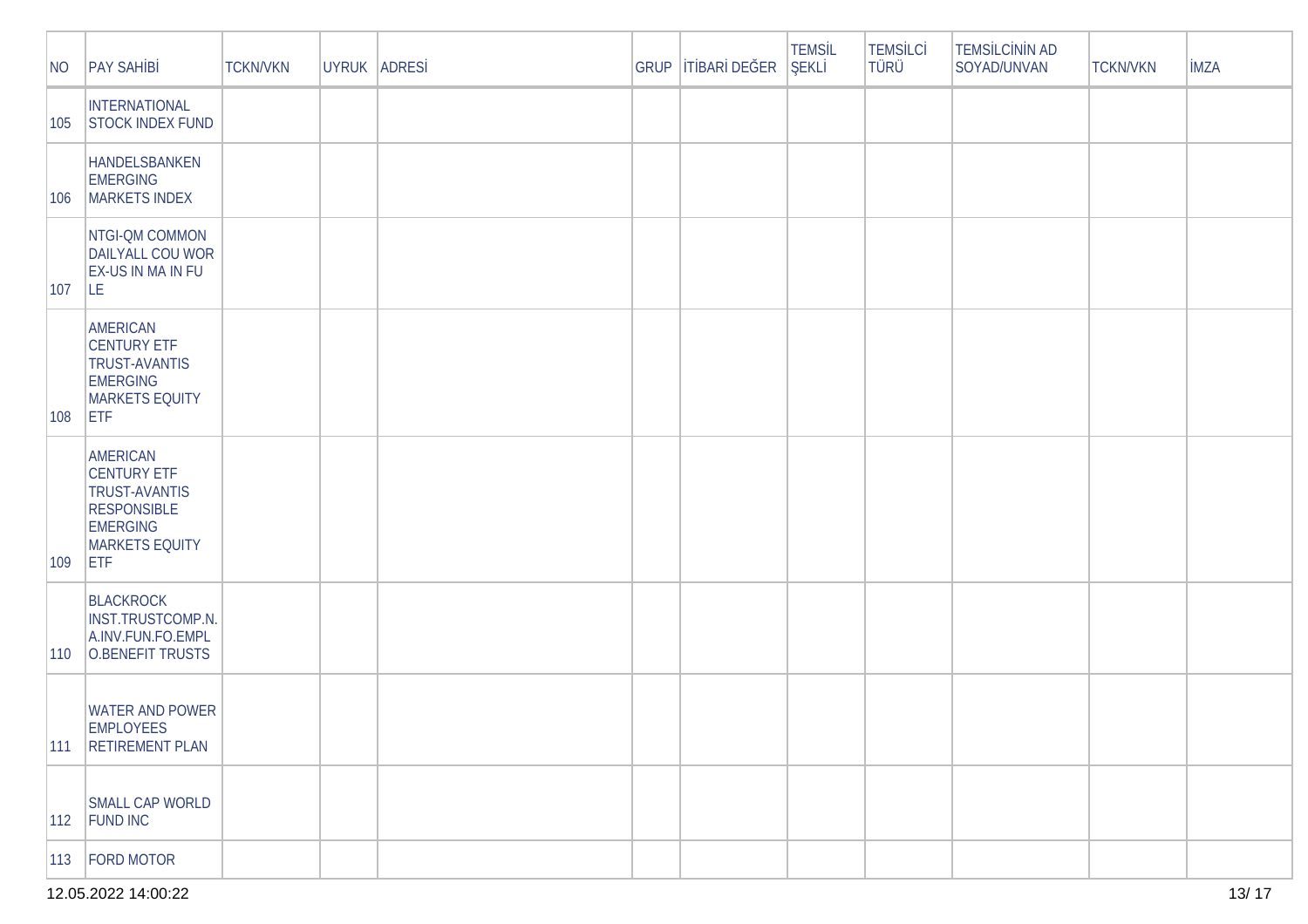| $\overline{\mathsf{NO}}$ | <b>PAY SAH B</b>                                                                                                                                     | <b>TCKN/VKN</b> | UYRUK ADRES | GRUP | T BAR DE ER | <b>TEMSL</b><br><b>EKL</b> | <b>TEMSLC</b><br><b>TÜRÜ</b> | <b>TEMS LC N N AD</b><br>SOYAD/UNVAN | <b>TCKN/VKN</b> | <b>MZA</b> |
|--------------------------|------------------------------------------------------------------------------------------------------------------------------------------------------|-----------------|-------------|------|-------------|----------------------------|------------------------------|--------------------------------------|-----------------|------------|
| $ 113\rangle$            | <b>COMPANY OF</b><br><b>CANADA LIMITED</b><br><b>PENSION TRUST</b>                                                                                   |                 |             |      |             |                            |                              |                                      |                 |            |
| $ 114\rangle$            | <b>MERCER QIF FUND</b><br><b>PUBLIC LIMITED</b><br><b>COMPANY</b>                                                                                    |                 |             |      |             |                            |                              |                                      |                 |            |
| $ 115\rangle$            | <b>CITY OF NEW YORK</b><br><b>GROUP TRUST</b>                                                                                                        |                 |             |      |             |                            |                              |                                      |                 |            |
| $ 116\rangle$            | <b>AQR EMERGING</b><br><b>SMALL CAP EQUITY</b><br>FUND L.P.                                                                                          |                 |             |      |             |                            |                              |                                      |                 |            |
| $ 117\rangle$            | <b>SSGA SPDR ETFS</b><br>EUROPE I PUBLIC<br><b>LIMITED COMPANY</b>                                                                                   |                 |             |      |             |                            |                              |                                      |                 |            |
| $ 118\rangle$            | LAERERNES<br>PENSION<br>FORSIKRINGSAKTIE<br><b>SELSKAB</b>                                                                                           |                 |             |      |             |                            |                              |                                      |                 |            |
| $ 119\rangle$            | <b>MASSACHUSETTS</b><br><b>STATE</b><br><b>CARPENTERS</b><br><b>GUARAN ANNUITY</b><br>FUND                                                           |                 |             |      |             |                            |                              |                                      |                 |            |
| 120                      | <b>STATE STREET</b><br><b>GLOBAL ADVISORS</b><br><b>TRUST COMPANY</b><br><b>INVESTMENT FUNDS</b><br><b>FOR TAX EXEMPT</b><br><b>RETIREMENT PLANS</b> |                 |             |      |             |                            |                              |                                      |                 |            |
| 121                      | <b>DEUTSCHE ASSET</b><br>MANAGEMENT S.A.-<br>ARERO-DER<br><b>WELTFONDS</b>                                                                           |                 |             |      |             |                            |                              |                                      |                 |            |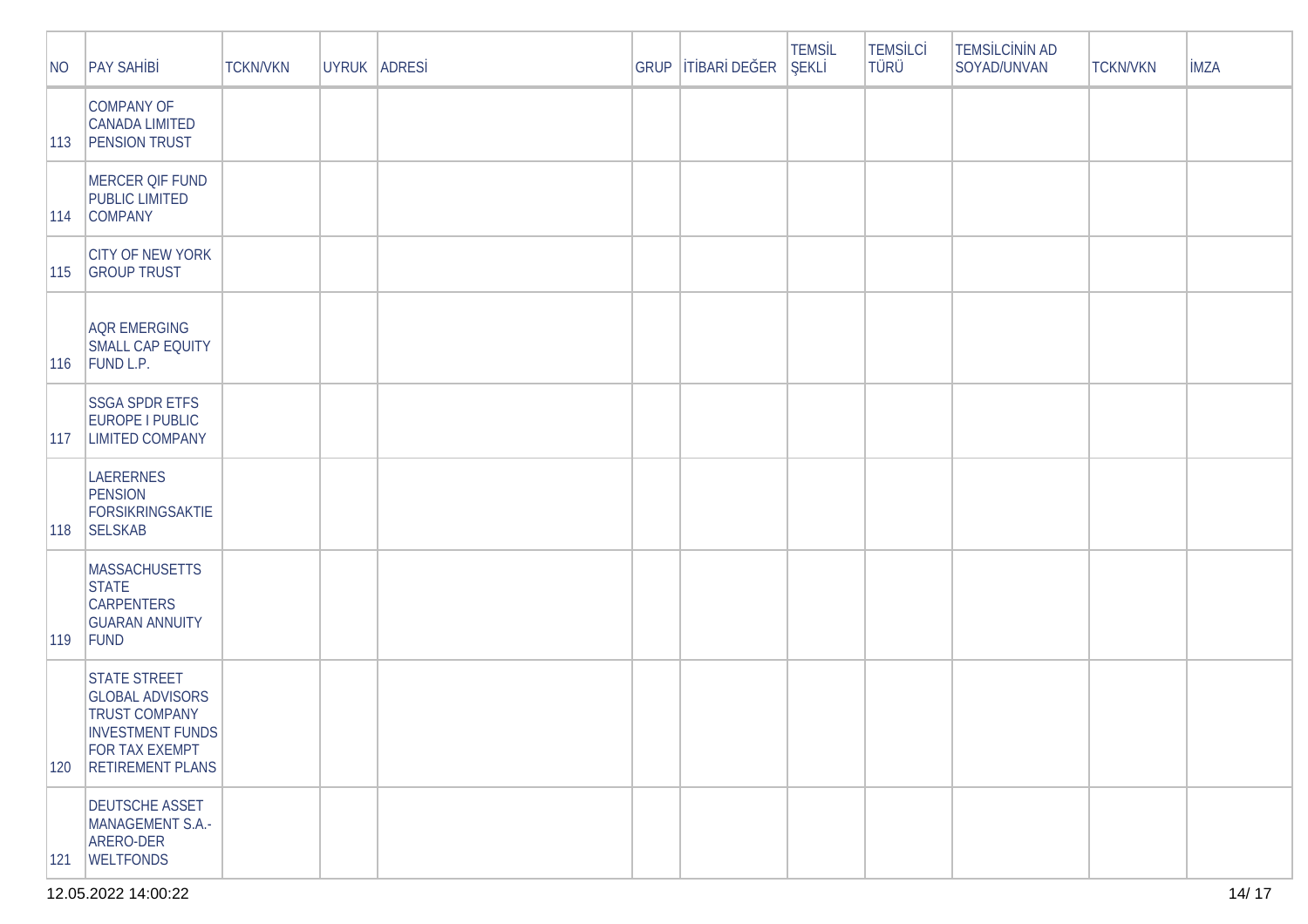| NO    | <b>PAY SAH B</b>                                                                                                                                     | <b>TCKN/VKN</b> | UYRUK ADRES | <b>GRUP</b> | TBAR DE ER | <b>TEMSL</b><br><b>EKL</b> | <b>TEMSLC</b><br>TÜRÜ | <b>TEMS LC N N AD</b><br>SOYAD/UNVAN | <b>TCKN/VKN</b> | <b>MZA</b> |
|-------|------------------------------------------------------------------------------------------------------------------------------------------------------|-----------------|-------------|-------------|------------|----------------------------|-----------------------|--------------------------------------|-----------------|------------|
| $122$ | <b>VANGUARD EMRG</b><br>MKT STOCK INDEX                                                                                                              |                 |             |             |            |                            |                       |                                      |                 |            |
| 123   | <b>PARAMETRIC</b><br><b>EMERGING</b><br>MARKETS FUND                                                                                                 |                 |             |             |            |                            |                       |                                      |                 |            |
| 124   | <b>STATE STREET</b><br><b>GLOBAL ADVISORS</b><br><b>TRUST COMPANY</b><br><b>INVESTMENT FUNDS</b><br><b>FOR TAX EXEMPT</b><br><b>RETIREMENT PLANS</b> |                 |             |             |            |                            |                       |                                      |                 |            |
| 125   | <b>CAPITAL GROUP</b><br><b>EMERGING</b><br><b>MARKETS</b><br><b>RESTRICTED</b><br>EQUITYCOMMON<br><b>TRUST US</b>                                    |                 |             |             |            |                            |                       |                                      |                 |            |
| 126   | <b>EMERGING</b><br><b>MARKETS GROWTH</b><br><b>FUND INC</b>                                                                                          |                 |             |             |            |                            |                       |                                      |                 |            |
| 127   | <b>CONSULTING</b><br><b>GROUP CAPITAL</b><br><b>MARKETS FUNDS</b><br><b>EMERGING MA</b>                                                              |                 |             |             |            |                            |                       |                                      |                 |            |
|       | PARAMETRIC TAX-<br><b>MANAGED</b><br>EMERGINGMARKET<br>$ 128 $ SFUND                                                                                 |                 |             |             |            |                            |                       |                                      |                 |            |
| 129   | <b>GLOBAL ALPHA</b><br><b>TILTS FUND B</b>                                                                                                           |                 |             |             |            |                            |                       |                                      |                 |            |
| 130   | CC AND L Q<br><b>INTERNATIONAL</b>                                                                                                                   |                 |             |             |            |                            |                       |                                      |                 |            |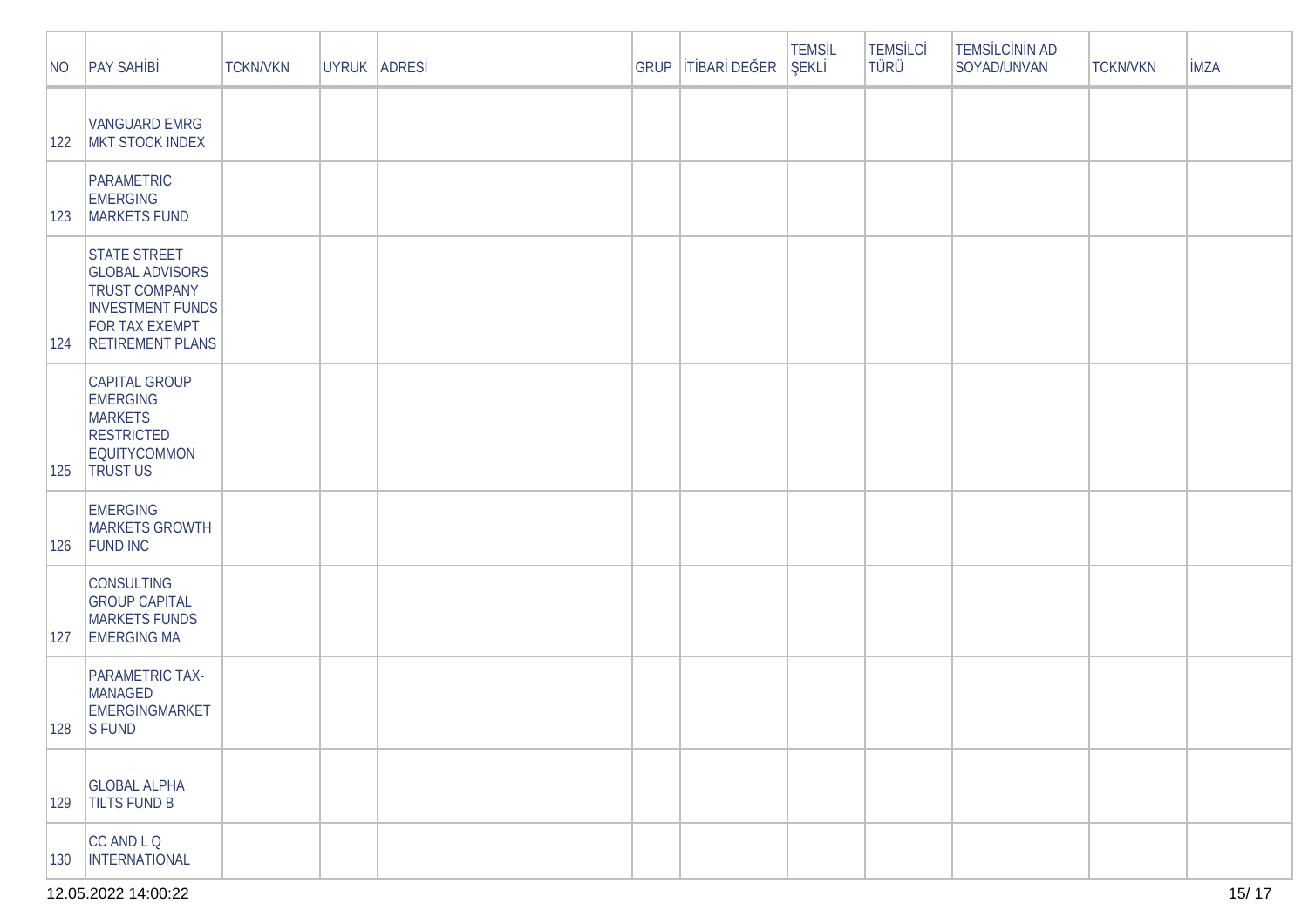| NO  | <b>PAY SAH B</b>                                                                         | <b>TCKN/VKN</b> | UYRUK ADRES | GRUP | T BAR DE ER | <b>TEMSL</b><br>EKL | <b>TEMSLC</b><br>TÜRÜ | TEMS LC N N AD<br>SOYAD/UNVAN | <b>TCKN/VKN</b> | <b>MZA</b> |
|-----|------------------------------------------------------------------------------------------|-----------------|-------------|------|-------------|---------------------|-----------------------|-------------------------------|-----------------|------------|
| 130 | SMALL CAP EQUITY<br>FUND                                                                 |                 |             |      |             |                     |                       |                               |                 |            |
| 131 | <b>BLACKROCK</b><br>ADVANTAGE<br><b>GLOBAL FUND INC.</b>                                 |                 |             |      |             |                     |                       |                               |                 |            |
| 132 | SSB J734 SPDR S+P<br><b>EMERGING</b><br><b>MARKETS SMALL</b><br>CAP ETF                  |                 |             |      |             |                     |                       |                               |                 |            |
| 133 | <b>BURROUGHS</b><br><b>WELLCOME FUND</b>                                                 |                 |             |      |             |                     |                       |                               |                 |            |
| 134 | <b>OMERS</b><br><b>ADMINISTRATION</b><br><b>CORPORATION</b>                              |                 |             |      |             |                     |                       |                               |                 |            |
| 135 | NORTHERN TRUST<br><b>GLOBAL</b><br><b>INVESTMENTS</b><br><b>QUANTITATIVE</b>             |                 |             |      |             |                     |                       |                               |                 |            |
| 136 | CALIFORNIA STATE<br><b>TEACHERS</b><br><b>RETIREMENT</b><br>SYSTEM                       |                 |             |      |             |                     |                       |                               |                 |            |
| 137 | <b>STATE STREET</b><br><b>GLOBAL ALL CAP</b><br>EQUITY EX-U.S.<br><b>INDEX PORTFOLIO</b> |                 |             |      |             |                     |                       |                               |                 |            |